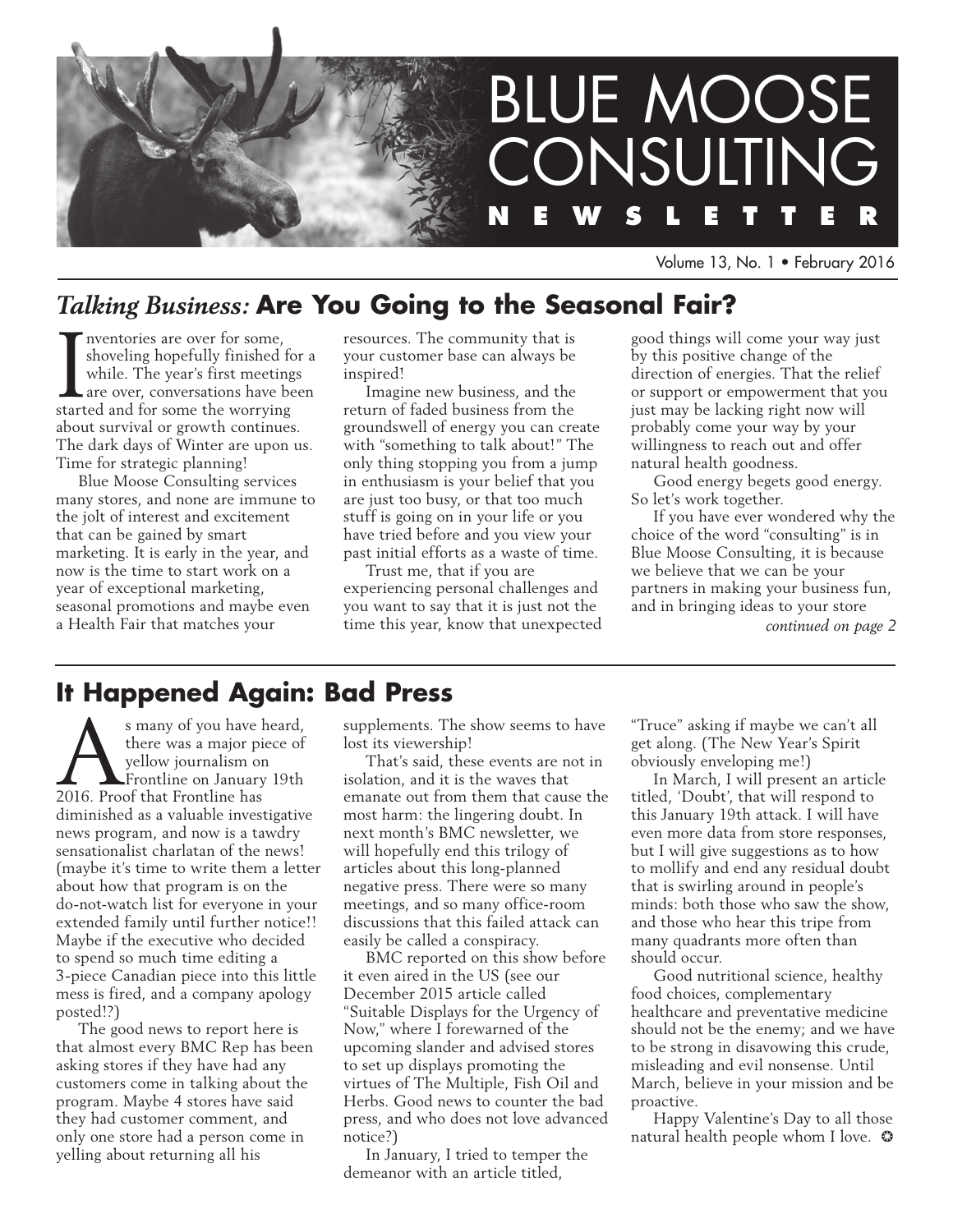### **Are You Going to the Seasonal Fair?**

*continued from page 1*

business that may just be the impetus to a thriving store business momentum!

We see many great ideas from many different stores. We are students of the concepts of successful natural products marketing. We are the conduits of communication for trends, and ways to get good messages across. And, we want to help.

Here is a quick sketch of promotional opportunities that are easily embraced by the people who enter your store looking for the natural foods experience. These are excellent opportunities to bond energies with your community on things that we already know matter to them: Earth Day, Herb Day, Fair Trade month. Can you acknowledge that these messages are also the gathering points for like-minded people? Have you ever been to an event and noticed that it is like a magnet for people wanting to appreciate a commonality?

Even if someone else in the community is also celebrating these themes, it still means that you have to



*Trucker – Navy Blue BPH0003 Style: 5-panel adjustable snap back Specs: Canvas; Embroidered suede fabric patch; Cotton fabric bill*

**Styles** Aloha BPH0001 Aztec BPH0002 Trucker – Black BPH0005 Trucker – Grey BPH0004 Trucker – Navy. Blue BPH0003 *www.BluePlanetEyewear.com* put your flag outside your store, and say that you too are part of these movements. While it may be true that 'every day is earth day' in your store, that message will never be concisely understood and appreciated by your everyday shopper and/or the occasional visitor unless you boldly pronounce your embrace of these messages. We all know that people like to shop in places where they feel comradery and inspiration.

There is no time like the present. Find your favorite notepad, or open that to-do list file on your computer (or write a message to yourself on your palm): which choices are you gonna move on? What is your outreach vehicle to your community: "come on back in to our store and see what we've got!"

March, April and May are great months for Spring Cleaning, a great time to renew your store. Check your windows and store signage when you return to the store tomorrow: what needs an immediate face-lift? Schedule a meeting with your BMC Rep to see what we have to help you, and what our fresh eyes may suggest to you as things to be upgraded.

Bluebonnet Nutrition® is celebrating their 25th Anniversary, and that is a super time for you to promote a line that only sells in the natural channel. Bluebonnet always has a yearly promotion to celebrate Earth Day because they believe in this moment to honor the earth! Two admirable causes.

Those products called 'Super Earth' are all made by combining whole foods into formulas designed to keep people healthy! First, have you identified the products that Bluebonnet provides that carry this earth-friendly Super Earth appellation? Here is an opportunity to shift your store set to promote the highest-quality products from a family-owned business that has chosen only to sell products at fair prices only to health food stores. Many people have said that they want to carry more Bluebonnet, and here is the seasonal opportunity. This Spring: let's celebrate a Super Earth!

It is easy. Bluebonnet has two whole foods-based Multis that are good for your business. Promote them during the upcoming Earth Day

### **Expo West 2016 Booth Schedule**

| Bluebonnet Nutrition <sup>®</sup> 1529 |  |
|----------------------------------------|--|
|                                        |  |
| Nordic Naturals® 2021                  |  |
| Aloe Life™ International  1780         |  |
| Essential Formulas, Inc.  1929         |  |
| Himalaya™ USA 1525                     |  |
| Botanique by Himalaya  1525            |  |
| Mushroom Science® 2013                 |  |
|                                        |  |
|                                        |  |
| Vitalah™/Oxylent 1580                  |  |
| Bass® Brushes/                         |  |
| The Hair Doc Company  4333             |  |
|                                        |  |
|                                        |  |
| Blue Planet Eyewear  5060              |  |

Promotion, and then use the Bluebonnet Hottest Sellers promotion to keep them on sale all year round: M.A.P.-policy protected multis that use the best-quality raw materials for the best product possible. The Super Earth® Multinutrient Formula offers a counter display with the appealing title "Daily Superfood"; and the new Super Earth® Single 1 Daily will sell with the enticing display header "Onederfully Wholesome." Smart business is promoting products from lines that are loyal to you! Bluebonnet Nutrition® is now partnered with INFRA, so those Independent Natural Food Retailer Association stores can now make Bluebonnet their primary USP-nutrient choice!

Super Earth® also means the new, clean and tasty OrganicGreens powder [just 100% organic-certified wheatgrass, barley grass, alfalfa grass, green kamut, spirulina and broken cell wall chlorella; without any added colors, sweeteners or flavors]. As this is being written, Super Earth® Organic WheatGrass Powder is just being launched. Made from 100% pure wheatgrass with no fillers, fortified nutrients, added sweeteners, flavors or colors, this farm-to-table, Kof-K kosher certified product is also USDA organic certified and Non-GMO Project-Verified. Meets all the qualifications (including being gluten

*continued on page 6*

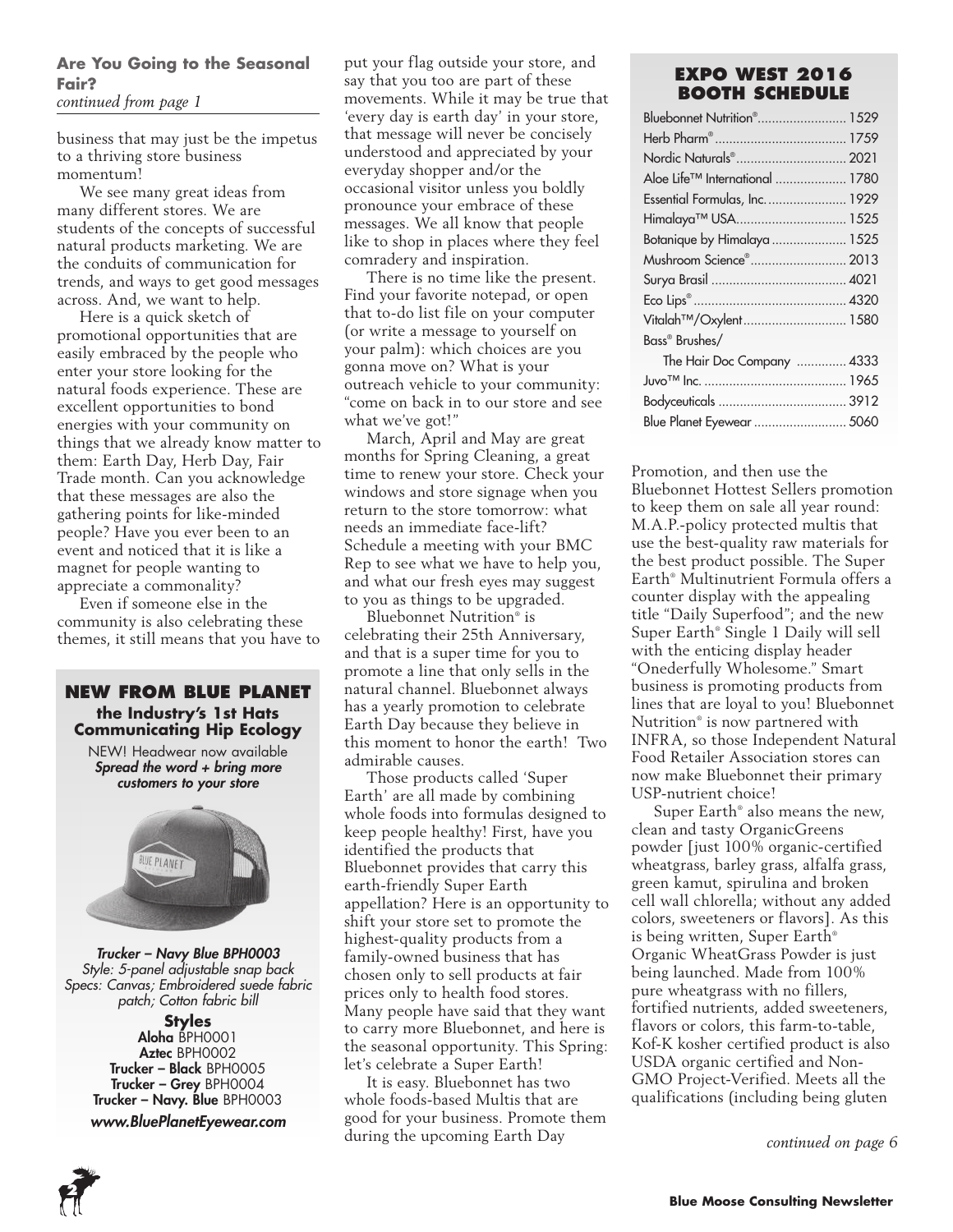

### *February Herb Pharm® Sales Promotions* **Herbs for Gastrointestinal Health 3 Ways to Participate:**

**A. Mix & Match any of the items** on Promo + receive a **15% OFF** discount, **no minimums B. Buy a Minimum of 3 units of all items** on the Promo

+ receive a **20% OFF** discount **C. Buy a minimum of 6 units of all items** on the Promo

+ receive a **25% OFF** discount

Buy-in Dates: February 22–March 31st Reorders: same discount structure. 4 oz liquids: same discounts apply

#### **ITEMS ON PROMOTIONS: \* Intestinal Soother™ \* Intestinal Tract Defense™ \* Digestive Bitters \* Peppermint Spirits**

Digestive Bitters: "everything that you want in a digestive formula" this is the best-tasting digestive bitter on the market Angelica root^, Hyssop leaf & flower^, Juniper berry^,<br>Cardamom seed with pod^, Ginger rhizome^, Gentian rhizome & root^, Anise seed^,<br>Cinnamon bark^, Myrrh tears, Peppermint essential oil^

 *Educational webinar:* Thursday, February 18th ^ USDA-Certified Organic

\*\* these statements have not been reviewed by the FDA,and are not intended to diagnose or treat any illness or disease.

~~~~~~~~~~~~~~~ **DON'T MISS THIS DEAL** NO COMPETITION to this claim for these herbs: "high actives w/o harsh chemicals!" **SUPER BOGO deal** on these best-selling herbs • Milk Thistle veggie caps BOGO packs code: KMILKBOGO whsl: \$11.00 MSRP \$22.00: high actives w/o harsh chemicals! • Saw Palmetto veggie softgels BOGO packs code: KSAWBOGO whsl: \$10.50 MSRP \$21.00: high actives w/o harsh chemicals! Buy one at regular cost, get one **FREE!**  While supplies last!!! [no other discounts apply]



### **FEBRUARY HAIR EXTRAVAGANZA 15% OFF ALL Henna Creams, ALL Henna Powders ALL Color Fixation Products**

BUY-IN DATES: February 01- February 28

**Color Fixation Line** *for long-lasting vibrant natural hair color* • Restorative Mask 7.6 fl. oz. • Single Application 1.05 fl. oz. • Leave-in Cream Conditioner 10.14 fl. oz.

• Restorative Shampoo 8.45 fl. oz • Restorative Conditioner 8.45 fl. oz

**Henna Powders** 50 g/1.76 oz

*8 shades of beauty: which one are you?*

• Mahogany • Ash Brown • Brown • Golden Brown • Red • Neutral • Strawberry Blonde • Burgundy • Swedish Blonde The healthiest & safest way to cover your grey or change the color of your hair, while protecting your scalp + simultaneously coloring, conditioning + strengthening your hair. A complete beauty hair treatment

**Henna Creams** *15 shades of beauty: which one are you?* • Light Brown • Dark Brown • Golden Brown • Ash Blonde • Chocolate • Golden Blonde • Light Blonde • Swedish Blonde • Reddish Dark Blonde • Red • Black • Silver Fox • Mahogany • Burgundy • Copper Every shade of Surya Brasil's sophisticated natural color contains vegetable extracts including herbs & fruits from Brazil + India, which offer simultaneous coloration + deep conditioning treatment for the hair as well as intense treatment for the scalp. While coloring gray on first application, Surya Brasil

Henna Cream Color Does NOT contain ammonia, PPD, parabens, peroxide, resorcinol, heavy metals, artificial fragrance, mineral oils, GMO's or gluten.

Not represented by BMC in NC, SC Like all of Surya Brasil's products the Henna Cream is 100% vegan + cruelty free.



*EXEMPLIFYING INDUSTRY LOYALTY FOR 25 YEARS NEW ITEMS NOW AVAILABLE*

**EarthSweet® Chewables Melatonin Tablets**

*Help to promote restful sleep for those affected by occasional sleeplessness\** Each serving is sweetened with EarthSweet® , a proprietary blend of juice concentrates (wild blueberry, cranberry, prune, cherry, strawberry, grape, raspberry and bilberry fruits, grape seed + raspberry seed extracts) and cane crystals.

Available in 3 potencies – 1, 3 + 5 mg chewables AND in 60 & 120 counts

• Kof-K Kosher-certified • Non-GMO • Vegan/Vegetarian • Natural Raspberry Flavor #990 – 1 mg Potency 60 Chewables \$2.48/MSRP \$4.95 #991 – 1 mg Potency 120 Chewables: \$4.48/MSRP \$8.95 #993 – 3 mg Potency^ 60 Chewables \$2.98/MSRP \$5.95 #994 – 3 mg Potency^ 120 Chewables: \$5.48/MSRP \$10.95

#996– 5 mg Potency 60 Chewables \$3.98/MSRP \$7.95 #997 – 5 mg Potency 120 Chewables \$6.98/MSRP \$13.95

(Please note the price in the Dec 2015 Pricelist is inaccurate – this has been corrected on the March 2016 Pricelist)

### ~~~~~~~~~~~~~~~ **NEW SIZES**

**Advanced Probiotics Chewable Acidophilus (Natural Raspberry Flavor)**

Providing over 1 billion viable, healthy microorganisms per wafer to maintain a balanced level of gastrointestinal flora^. Formulated with Dr. Shahani's clinically studied probiotics, DDS-1 strain (a highly stable super strain of L-acidophilus) + bifidobacterium bifidum.

• both strains can survive stomach acidity • clinically-researched • made from Non-GMO ingredients • lactose-free • Gluten-free & Soy-free<br>**60 ct.** #906 \$9.98/MSRP \$19.95 • 120 ct. #913 \$19.48/MSRP \$38.95<br>~~~~~~~~~~~~~~~~~~~~~~

*COMING SOON in FEBRUARY* **5-HTP 100 mg vegetable capsules** Kof-K Kosher + NON-GMO Project certified

L-5-Hydroxytryptophan from Grifonia simplificfolia seed extract 60 caps #051 \$8.48/MSRP \$16.95 • 120 caps #053 \$15.98/MSRP \$31.95

Sold to Health Food stores, with an enforceable M.A.P. Policy \*These statements have not been evaluated by the Food and Drug Administration. These products are not intended to diagnose, treat, cure or prevent any disease.

Not represented by BMC in NJ Not represented by BMC in NJ, SC



**THE MESSAGE: Are you Getting Enough Omega-3s? Most People Aren't**

*Set up your endcap + floor display deals with your Nordic Rep with the great signage for February Heart Health month*

• Focus on your Monthly Promotional Calendar • Highlight the New Items • Build an Endcap display with your Monthly Offer

**5-15 cases = 25% OFF**<sup>\*</sup> (one order per month)

**Perfect Time to highlight these new items** • Vitamin C Gummies 120 ct^ • Ultimate Omega® 2x • Omega One • Postnatal Omega-3, • Improved Ultimate Omega® Minis • Prenatal Omega Strawberry high new concentrated oil ^2014 Essentials Award *Taste for Life Magazin*e ASK for your Nordic Naturals 2016 Calendars with your order today

**While supplies last —** Snowstorm's over, people should be encouraged to buy BIG for the most important daily nutrient. **PROMOTE**

**24-ct TOP SELLERS display display, mix & match 25% OFF** .... after the Blizzard, consumers can be encouraged to invest in health with deals on Omega-3s in February for Heart Health month choose from products listed below, in multiples of 4 each • Arctic Cod Liver Oil™ 180 softgels #57885

• Complete Omega™ 180 softgels #3770 • Omega 3 180 softgels #3760

• Ultimate Omega<sup>®</sup> 180 softgels^ #3790 ^the industry's Best-selling product display dimensions 18 x 18 x 63" *carpe diem: "seize the day!"*

#### **Product NOTES:**

**20 ct Vitamin D Gummies** \$50.04 display #31148<br>Not represented by BMC in NJ, SC & parts of PA & NC  $*$  must pass on discount to • Nordic CoQ10 Ubiquinol 100 mg 60 ct BACK IN STOCK Kaneka Ubiquinol™, and people trust the Nordic name • February is "Vitamin C time" = time for a new Sku 30161 Nordic Vitamin C Gummies 120 ct *NEW SIZE* of best-seller 30160 Nordic Vitamin C Gummies 60 ct • **Travel size Gummies for EMERGENCIES and fun**: delicious nutrition. Sold in displays with 12 bottles 20 ct Vitamin C Gummies \$50.04 display #30163

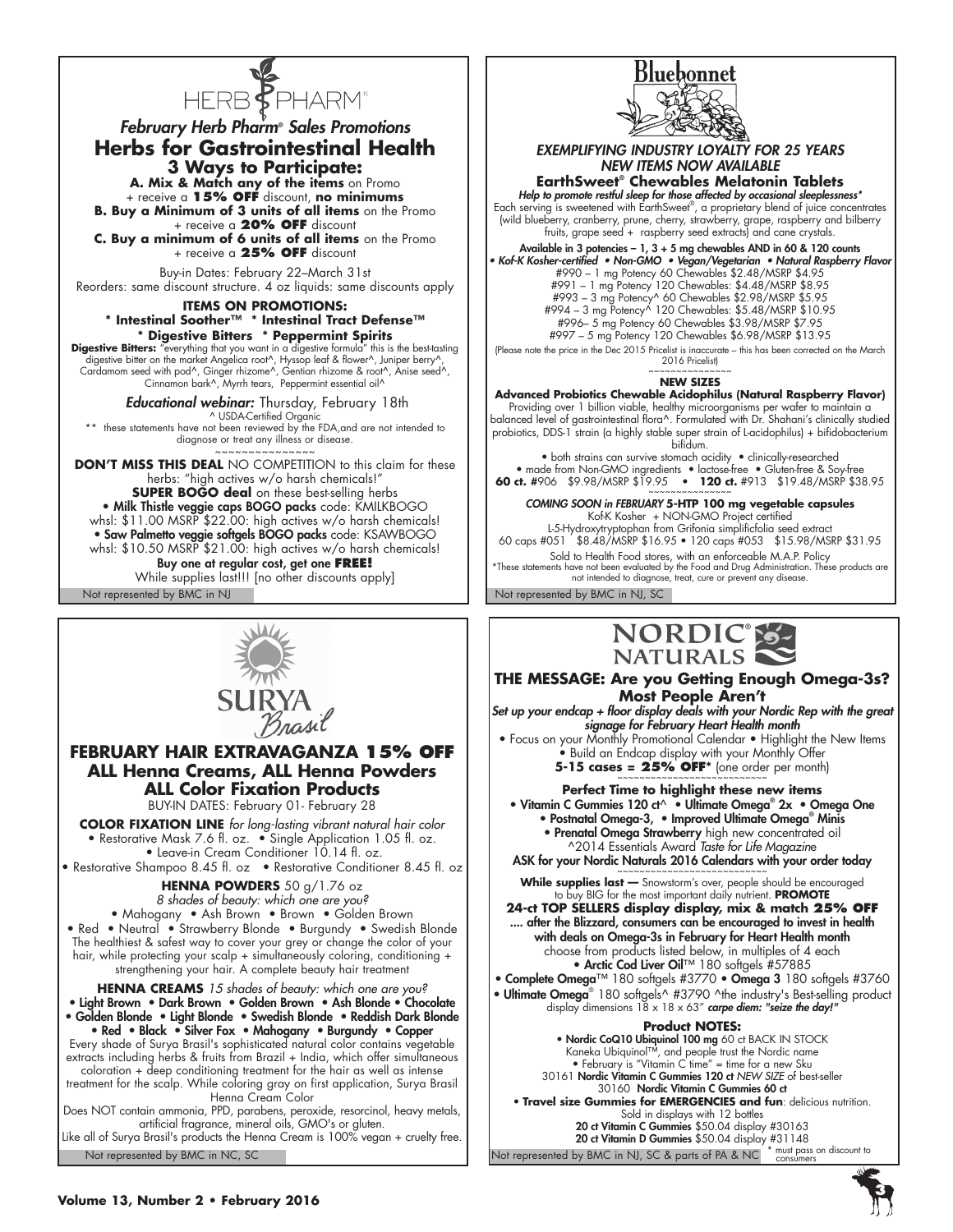

We welcome new JUVO accounts we encourage JUVO line extensions

### **February Sales**

**New accounts, 1st time orders = 25% OFF**

#### **Existing accounts: 20% open stock line extension**

both deals: mix and match, 12 bottles minimum total order

- Raw Meal Original Canister
- Raw Meal Fantastic Berry
- Raw Meal Green Apple
- Raw Meal Vanilla Chai
- Raw Green Superfood Can
- Raw Green Protein Can
- Raw Green Grass Bottle

#### **NEW PACKETS 10 single-serve packets**

\* Organic Raw Meal packets \* Raw Meal Fantastic Berry packets \* Raw Meal Vanilla Chai packets \* Raw Green Apple packets

- \* Raw Green Protein packets
	- *ReJUVOnate Yourself!*



**Health Education & Health Products & Aloe** 

### **Aloe Life February Promos**

**• SUPERFRUIT** 16 oz. **• SUPERFRUIT** 32 oz. high antioxidant juices PLUS Aloe 82% Whole Leaf Aloe Concentrate with 16 grapes, berries + exotic

fruits

**• Personal Gel Intimate Moisturizer** 4 oz.

restores a natural moisture balance for intimate needs

**• Body Heat Vanilla rub** 7 oz. with Menthol, MSM, + Arnica

### **4 items, mix & match ~ 15% OFF 12 minimum ~ 20% OFF 24 minimum**

~~~~~~~~~~~~~~~~~ **Support 2016 Health NOW**

Add aloe vera's healing agents to your life everyday: internally & externally orders@aloelife.com

*Aloe Vera is FOUNDATIONAL TO HEALTH Whole Leaf Aloe Vera Juice Products*



### **new income with Bass Combs + Brushes** Best Quality/Best Value: Bass Brushes

The oldest  $+$  largest purveyor of natural hair care + body tools since 1979 Bass bamboo brushes: The Green Brush™

- **Wanna have hair fun?** • Bass Bamboo Hairbrush {#18}
- 3:15 mins www.youtube.com/ watch?v=SpVswwjwSp8 my favorite hairbrush by Nare

Hovakimyan • Beardcare: Combs and Brushes 4:28 mins www.youtube.com/ watch?v=HfNCYYJr7A0 he likes Bass Brushes as well as the more expensive Kent brushes and talks about the benefits of boar's hair bristles Larry Greenberg Vlogging Bass Brushes Brush Classic Men's Club Style 100% Wild Boar Bristles Light Wood Handle

> *What is your favorite Bass Hair Brush?*

### **S**Dr. Ohhira's Probiotics *PREPARE FOR THE MONTH: February Could be Challenging* **FEBRUARY PROMOTION Dr. Ohhira's Propolis PLUS®**

Popular whole food-based Green Propolis formula for prevention + response

**Brazilian Green Propolis + Probiotic Support + Astaxanthin Dr. Ohhira's Propolis PLUS®** 30, 60 and 120 capsule sizes

#### **4 ea. mix & match = 10% OFF 8 ea. mix & match = 15% OFF 16 ea. mix & match = 20% OF**<br>
Honeybees create propolis as a flavonoid-rich,

antioxidant + antibacterial substance to coat & seal the interior of their hives. Derived from plant + tree resins, propolis protects the hive from invasion by bad bacteria, mold, and other pathogens.

The best Brazilian propolis is often referred to as "Green Propolis" due to its vivid color. It is especially powerful due to the rare flora in the region where it is harvested + the unique Africanized honeybees that create it. These bees have adapted to living in a very

difficult environment, + the quality of their propolis reflects this fact. It is remarkably high in cinnamic acid derivatives (i.e. Artepillin C) + is one of the most potent propolis sources available. A patented water-soluble extraction method is used to remove the green propolis

from its natural environment while preserving its incredible antioxidant and health-promoting qualities. Dr. Ohhira combined Brazilian green propolis with probiotic support, flax oil + astaxanthin to create an innovative whole health supplement. American Vegetarian Association certified Vegetarian



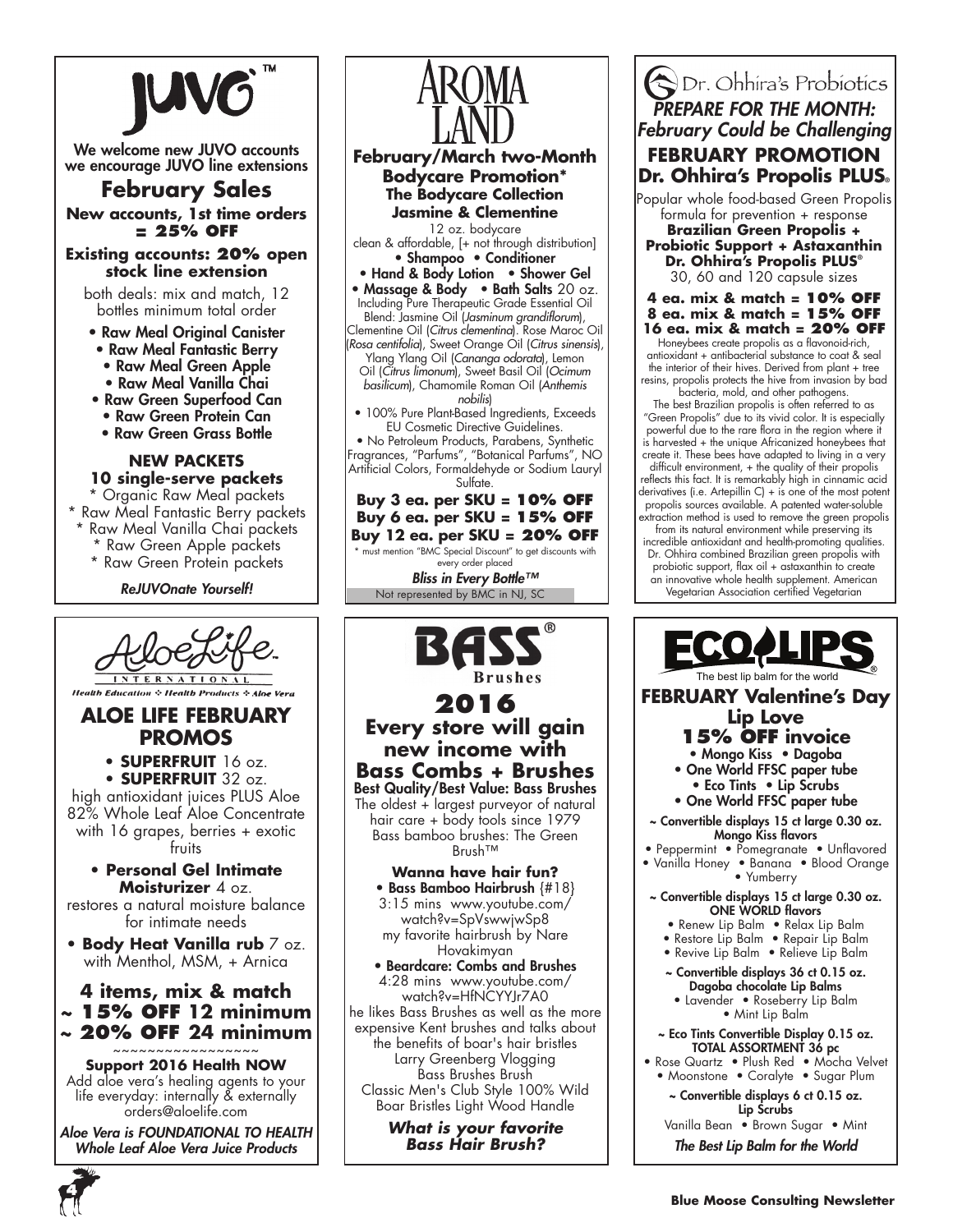# bodyceuticals

organic bodycare

### **FEBRUARY SALES** *Order by February 8*

*receive in time for Valentine's Day*

#### **15% OFF BodyLove** Body | Bath | Massage Oils –

- organic almond
- organic cherry
- organic chocolate
- organic coconut

### **Buy 12 pack Calendula + 12 pack Vanilla Lip balms, get 6 FREE sticks!!**

Stock up while supplies last! Must use code BMCLOVE to receive discounts

~~~~~~~~

Coming soon – 2 new tropical lip balm flavors!

### **Come see us at Expo West – Booth 3912**

*www.calendulaskincare.com*

### immune **HEALTH BASICS**

CLINICALLY PROVEN IMMUNE SUPPORT

### **WELLMUNE WGP®** *Essential for the season* **Immune Health Basics:**

• October 2015 *Better Nutrition* magazine. Editors #1 as top favorite cold &

flu supplement

• *Delicious Living* magazine 2013 "Best Immune Product".

### HIGH POTENCIES for the season

### **February Promotion 15% OFF**

500 mg/60 ct 250 mg/60ct. Minimum purchase 8 bottles per Sku

*Immune support for your family, peace of mind for you*



kidneys, eyes, + peripheral nerve tissues *\*\* these statements have not been reviewed by the FDA, and are not intended to diagnose or treat any illness or disease.*

### **MushroomScience February Promotion 4 ea. = 10% OFF 8 ea. = 15% OFF • Maitake 90 Vcaps**

Organic, Full Spectrum 300 mg. 25% polysaccharides per Vcap #83831

### **\* MaitakeGold 404™ 1 oz. liquid**

1000 mg. strength #86822 4 drops 2x daily: bottle equals 210 servings. Patented extract derived from maitake mushrooms

Maitake (*Grifola frondosa*), contains polysaccharides in a unique beta-1,6 1,3 glucan structure. Research shows that these beta glucans stimulate the macrophages + have the ability to directly enhance the activity of Natural Killer (NK) cells, & to change NK

precursor cells into activated NK cells.<sup>^</sup> MAITAKE in February. Maitake can help maintain weight, which can all help to promote heart health<sup>^</sup>

^ these statements have not been reviewed by the FDA, + are not intended to diagnose or treat any illness or disease.

*Setting the standard for quality in medicinal mushrooms since 1994!*



**Nurturing Naturally Since 1987** 

### *February Promotions* **20% OFF select OTC formulas**

Liquid or Pellet complexes listed below^ (Qty 4+ per SKU)\* Shelf tags announcing the sale included with your order

> • Cold Sores (N039) • Fever~Infection (N004) • Sciatica~Nerve Care (N049) *Award-Winner* • Pet Scoot Stopper (P011)

*2015 Better Nutrition Best of Supplements Award Winner: Sciatica ~ Nerve Care*

available in 1 oz. liquid, 2 oz. liquid: pellets: all in glass containers

Cold Sores - formulated for symptoms associated with eruptions + sores of the lips and mouth such as itching,

crusting, redness + pain. (N039)<br>**Fever~Infection** - formulated for associated symptoms such as aches, chills, fatigue, sweating, nausea + loss of appetite. (N004)

Sciatica~Nerve Care - formulated for associated symptoms such as sharp or throbbing pain, inflammation, numbness + discomfort.(N049)

Pet Scoot Stopper - formulated for symptoms associated with gland engorgement such as anal itching, inflammation, scratching, gnawing + scooting. (F011)

^ may not be combined with other discounts

NEWTON Complexes for Adults are specially-formulated combination homeopathic remedies for a wide variety of self-<br>limiting conditions. All remedies are safe for use by people<br>and pets of any age. Liquid Inactive Ingredients: USP Purified<br>water; USP Gluten-free, non-GMO, orga 20%. Pellet Inactive Ingredients: Gluten-free, non-GMO,

organic beet-derived sucrose (lactose free) pellets.



*February Promotions* **Heart Health Month**

**Oxylent® 30-count boxes Oxylent® 30-serving Canisters Oxylent® 7-count boxes**

**~** Sparkling Berries ~ Sparkling Mandarin ~ Sparkling Blackberry-Pomegranate

~ Oxylent**®** Variety Pack

### **15% OFF**

\$200 minimum (mix & match) deal must be set up by BMC Rep ~~~~~~~~~~~~~~~~~

*EXTRA DEAL:* **COUNTER TOPS: Buy 2, Get One FREE** PRODUCT NOTES: ~ 24 + 48 unit floor displays are

available. Ask your BMC Rep ~ Brochures, Shelf tags + Posters are also available with orders Discounts are not given automatically.

Easy to set up deals \* Free shipping normally applies on

orders \$300+

~ Use the Beverage Dispenser Program to get people to try Oxylent<sup>®</sup>

DRINK*OXYLENTBREATHELIFE™*

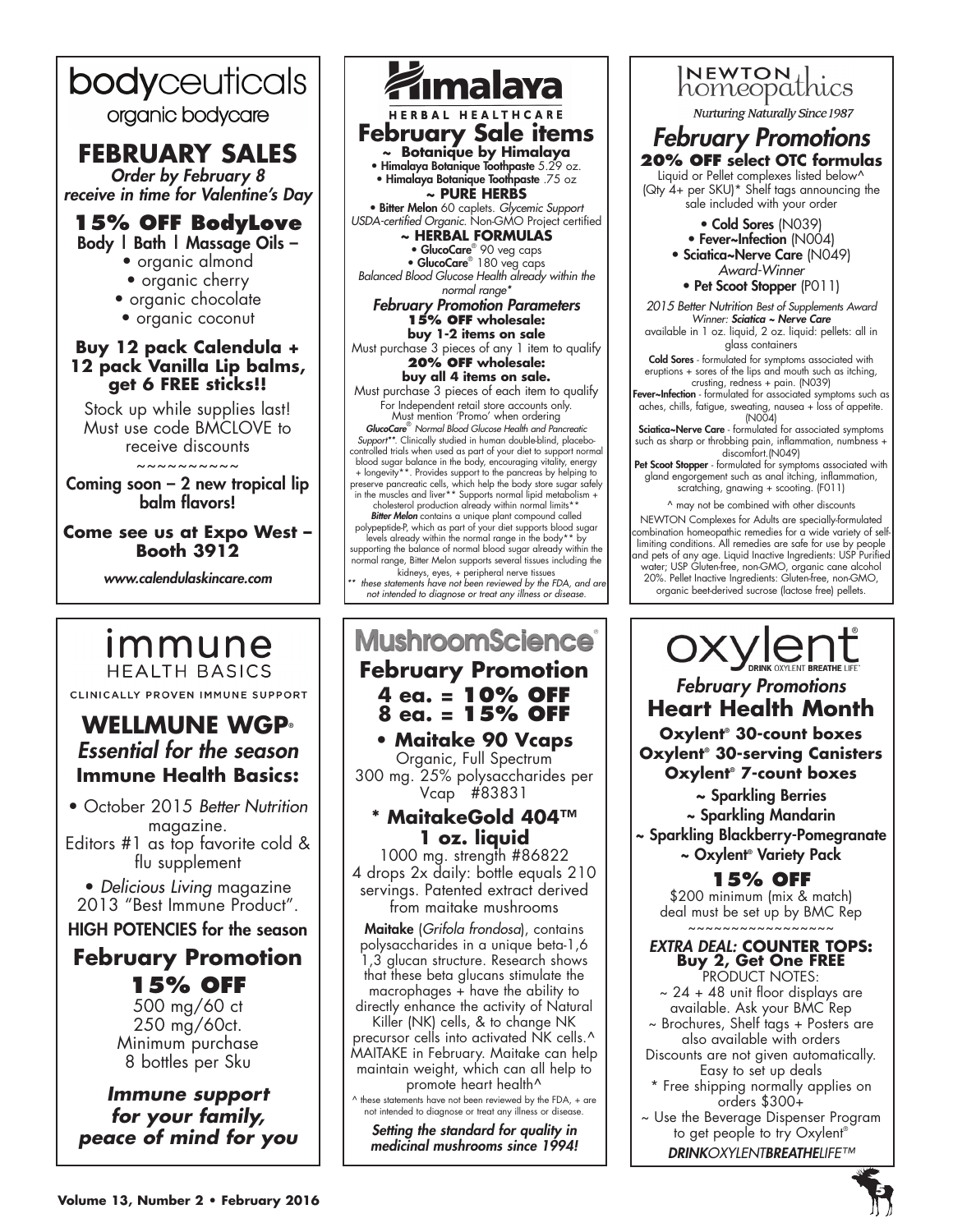### **Are You Going to the Seasonal Fair?**

*continued from page 2*

free), and is sold just in health food stores!

Why are you supporting lines that have gone mass-market, or are sold at deep-discount on the internet? Green for Earth Day: case stack Bluebonnet. The same holds true for your protein set. Bluebonnet's recently-launched Organic VeggieProtein™ powder tastes superlative, hits a huge market demand, is something great to highlight on Earth Day, and is sold only to health food stores! 2016: change to promote products that support YOU!

Nordic Naturals® also offers that magic equation that is worth highlighting during Earth Day. For the earth, since their founding, Nordic Naturals® has been committed to the health of the oceans. They manufacture Friend of the Sea® certified-sustainable fish oil. Friend of the Sea (FOS) is an internationally recognized, non-profit organization whose mission is to conserve the

### **Socially responsible eyewear with values that matter**

EYEWEAR

**BLUE PLANET** 

- Frames made with recycled + reclaimed materials;
- Protect the planet + change the lives of other donating a pair for every pair sold

**150,000+ pairs donated to those in need** It feels good to give

#### **Choose the coolest eyewear for your community**

- Bamboo Sun
- Bamboo Sun Polarizes
- Eco-Process Polarized
	- Bamboo Readers
	- Reader Box sets

#### *Blue Planet: we make eyewear with values*

 Retail Displays available *www.BluePlanetEyewear.com*

**6**

global marine habitat. FOS operates leading certification projects, which verify the sustainability of fisheries, as well as omega-3 fish oil products. Nordic Naturals® sources all of its fish from waters that are certified sustainable by FOS, and all products are FOS certified as well. And for the business, Nordic Naturals® also has one of the most aggressive and astute M.A.P.-policies in the industry (and they walked away from millions of dollars of business in 2015 to keep their prices fair so that the retailer had a level playing field!)

This Earth Day, differentiate the rigorous criteria that FOS certification employs beyond making sure that fish stocks are not overexploited and bycatch does not reduce endangered species. This commitment also pertains to how fishing practices reduce ecosystem impact; that the manufacturing reflects energy efficiencies in the manufacturing process; as well as high standards for social accountability. This standard guarantees ideals for the customer, the company and the environment!

Use this opportunity to share with your community two videos: "TRUE NORTH: The Omega-3 Journey from Boat to Bottle" is a documentary short film following the history of Nordic Naturals® showing their vertical integration with a boat-to-bottle management through every step of the production process for these award-winning, sustainable Omega-3 products.

You can use these video stories on your website or in other innovative ways for endcap promotions. Just as riveting is the shorter piece, "The History of Arctic Cod Fishing and Our Unique Processing Technique." Share a tour through the 10,000-yearold tradition of Norwegian Arctic cod fishing, through the evolution of cod liver oil production, all the way to the present day cutting-edge technologies used to produce Nordic Naturals' authentic Gold Standard Arctic Cod Liver Oil. Get a glimpse of the fishing harbor in Lofoten, Norway, follow a small fishing boat and crew on their daily trip to supply the Arctic cod livers for Nordic Naturals, and learn more about the extraction, manufacturing, and encapsulation processes inside our factory in Arctic Norway.

#### **Aromaland Candle Promo for Valentine's Day + February**

**candles 10% OFF** in units of 4 ea. per scent

**A Ribbon CANDLE IN A BOX** with a ribbon on top of porcelain box: beautiful gift 4 oz. MSRP \$19.50 • 11SBXL lavender reg. whsl:

- 11.40/ sale-price per candle \$10.26 • 11SBXV vanilla reg. whsl: 11.40/
	- sale-price per candle \$10.26

Love is in the air with this beautiful pure soy candle with natural scents. Set the right mood to enchant with a candle whose fragrance will be a reminder of you + a keepsake box even long after.

- Beautiful rich cream colored porcelain candle container handcrafted in USA • Choose: (1) all natural sweet
- Vanilla; or (2) Lavender scent
- Natural environmentally friendly Soy Wax grown in USA • 4 ounce candle burns approximately 25 hours • Lead-free paper wick

For Bycatch-Prevention, they use responsible fishing gear—including purse seine nets, sorting grids, and large meshes—to protect against bycatch of unintended species. For Habitat Protection, they use line and net fishing methods to prevent the seafloor and ecosystem damage caused by methods such as bottom trawling and dredging.

Arrange a demo, and *Voila!* a CELEBRATION of what makes the natural food store so unique: what we produce is good for the environment! THAT is why customers need to shop at your store. Here is an opportunity to show that Nordic Naturals® makes the most innovative oil in the world with their new 80% Concentrate, 90% triglyceride oils in a facility that runs entirely on its own biofuel. As the largest investment in green technology in Norway, Nordic Pharma uses less raw material to achieve desired Omega -3 levels and also recycles unused, short-chain fatty acids as biofuel for the manufacturing process.

We can bring many BMC Manufacturers into this Earth Day *continued on page 7*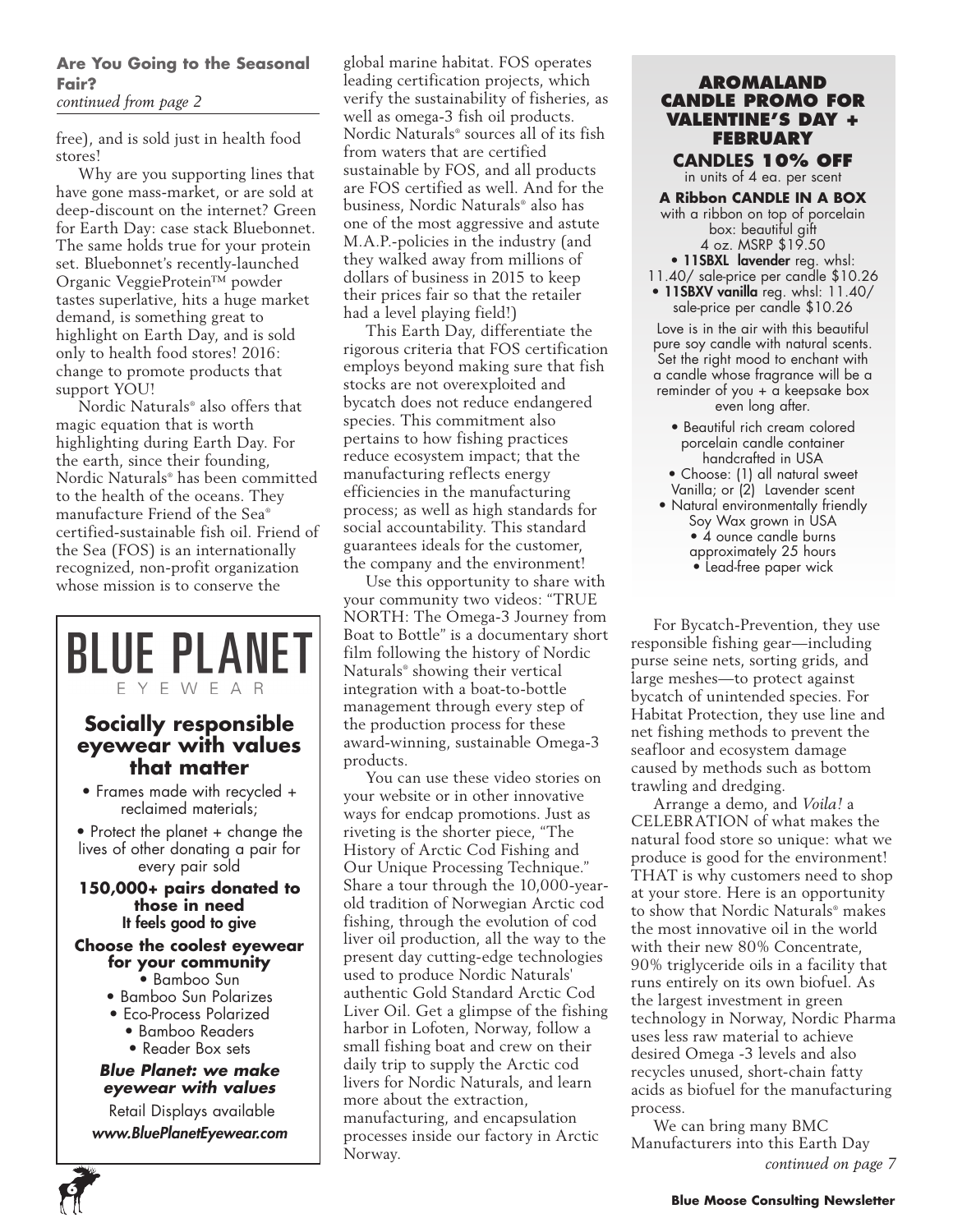### **Are You Going to the Seasonal Fair?**

*continued from page 6*

Celebration: Herb Pharm's Oregon Tilth Association and Salmon Safe certifications. Their farm being recognized as a Botanical Sanctuary by United Plant Savers (UPS). Bodyceuticals Biodynamic farming story as a family business. Himalaya Herbal HealthCare's worldwide commitment to social causes, and their exemplary standards such as supplying a fair trade marketplace for 4000 adopted farmers; to donating the planting of 200,000 trees; to their international National Quality Assurance (NQA) Certificate for Environmental Management (ISO-14001:2004). This certification is the most recognized standard, globally, for environment management. Himalaya meets standards of conserving water, power and reducing pollution to be awarded these NQA guidelines. The most significant achievement has been setting up a water treatment plant and sourcing water with low Total Dissolved Solids (TDS) externally. This has reduced the company's water consumption by

### **Why Nordic Naturals?**

#### **Manufactured without chemicals or excessive heat**

**Nordic Naturals'** manufacturing processes deliver industry–leading freshness and purity levels. The steps in processing these oils, from water and clay filters to molecular distillation, with no chemicals or excessive heat, preserve the natural constituents of the oil to the highest degree possible. A purification process removes any potential environmental toxins (heavy metals, dioxins, PCBs, etc.), saturated fats, and other undesirable organic compounds, leaving only the beneficial components of the fish oil (omegas 3, 5, 6, 7, 9, 11, etc.). Manufactured in a proprietary nitrogen (oxygen–free) environment to achieve leading freshness levels, and to further reduce heat requirements, thereby maintaining the integrity of the oils. Moreover, we use only natural enzymes to form triglycerides for all our high– concentrate products, and all our oils are manufactured in triglyceride form in order to best preserve the oil and enhance absorption and utilization.

### **We Are Health Food People Hannah Strong, BMC Sales and Education Rep, Southeast PA**



Though I was raised in my neighborhood's local Co-Op, it wasn't until I attended college for music that I became more serious about my health and the health of my planet. This took root at first with my campus job as an Eco-Rep: I worked with four other students to teach my campus about sustainability and to reduce our school's carbon footprint. There was an endless amount of work and research to be done, and I felt so motivated by my ability to make a difference. I started a campus-wide recycling program with Terracycle, and took a special interest in personal care products, educating students and faculty about harmful ingredients and natural alternatives. I soon found a local co-op in my college town, and began to focus more on what food I ate and from where it

came. This was the beginning of a life-style shift.

By my junior year, I was working to complement operatic training with a minor in sustainability studies. As a singer I took my health very seriously, and looked for natural remedies for a sore throat or sinus distress. I wasn't and still am not what a stereotypical health food person looks like, as I still wear much of my wardrobe from when I worked in management at Nordstrom, high heels and all. But when I had downtime on campus I craved a way to take more control in my and our planet's health. So I started a campus garden with the goal of teaching the community how to grow food, take care of the land, cook the food, and the psychological benefits of gardening. That year I co-authored a seedto-table cookbook to illustrate all of the work I had been doing with the garden.

When I graduated from college I really struggled, as many millennials do, feeling lost and confused about what I wanted to do… I worked in retail at Nordstrom and moved into management. I didn't find that work fulfilling and so I kept looking. While I still sang, my overall health held me back from pursuing it any further; I was constantly sick with sinus infections or small colds that constantly caused me to lose my voice, and so I turned again to my local co-op for answers. I began taking different supplements with anti-inflammatory support, and immune support, and I was drawn further into the health food world and empowered to take a larger role in my own health.

I left Nordstrom and worked at a local running store and with Clean Water Action as a canvasser but I still looked for more fulfilling and self-sustaining work. As I trained for a marathon, I relied heavily on Fish Oil to keep swelling in my knees from holding me back. Once again, my local health food store had the solution for my problem. When I started with Blue Moose Consulting, I finally felt that I had found a career path that synthesized my experiences as a student, as a singer, and as a person.

as much as 10,000 liters a day! [www. himalayausa.com/global-community]

When we are finally able to "market" the amazing facts of what we do and how we do it, we will no longer be looked at by the powers that be and the money-market media as second fiddle, but more as the societyleading futurist, problem-solvers and world lovers that we are. We need to know and speak these truly rare and amazing stores: we need to inspire all to do better.

Mars (as in 50 brands of candy) announced today that their candies will no longer be made with artificial flavors and colors: we need to take credit for these changes, as we are the culturally creative. Change begins in the community that shops in the health food stores! And we can celebrate these messages humbly in seasonal fairs.

Are you going to the Seasonal Fair? It is more than Earth Day, but let's plan that first. YOU, yes you: every one of you can use some of this info and more to make your own Earth Day in your community. Your BMC Rep should be on speed-dial, so call and ask for help: that is why we are here! So know you are now sponsoring that Seasonal Fair! (and you should go to others as well and network, inviting others to join with you!)

Many Manufacturers have gift baskets for raffles; some companies have Coop dollars available for an ad, if you are doing something big with them. Samples, literature, youtubevideos and even a few ideas…. outside the box. THINK.

Earth Day is April 22. There are many Spring-time events to consider, *continued on page 8*